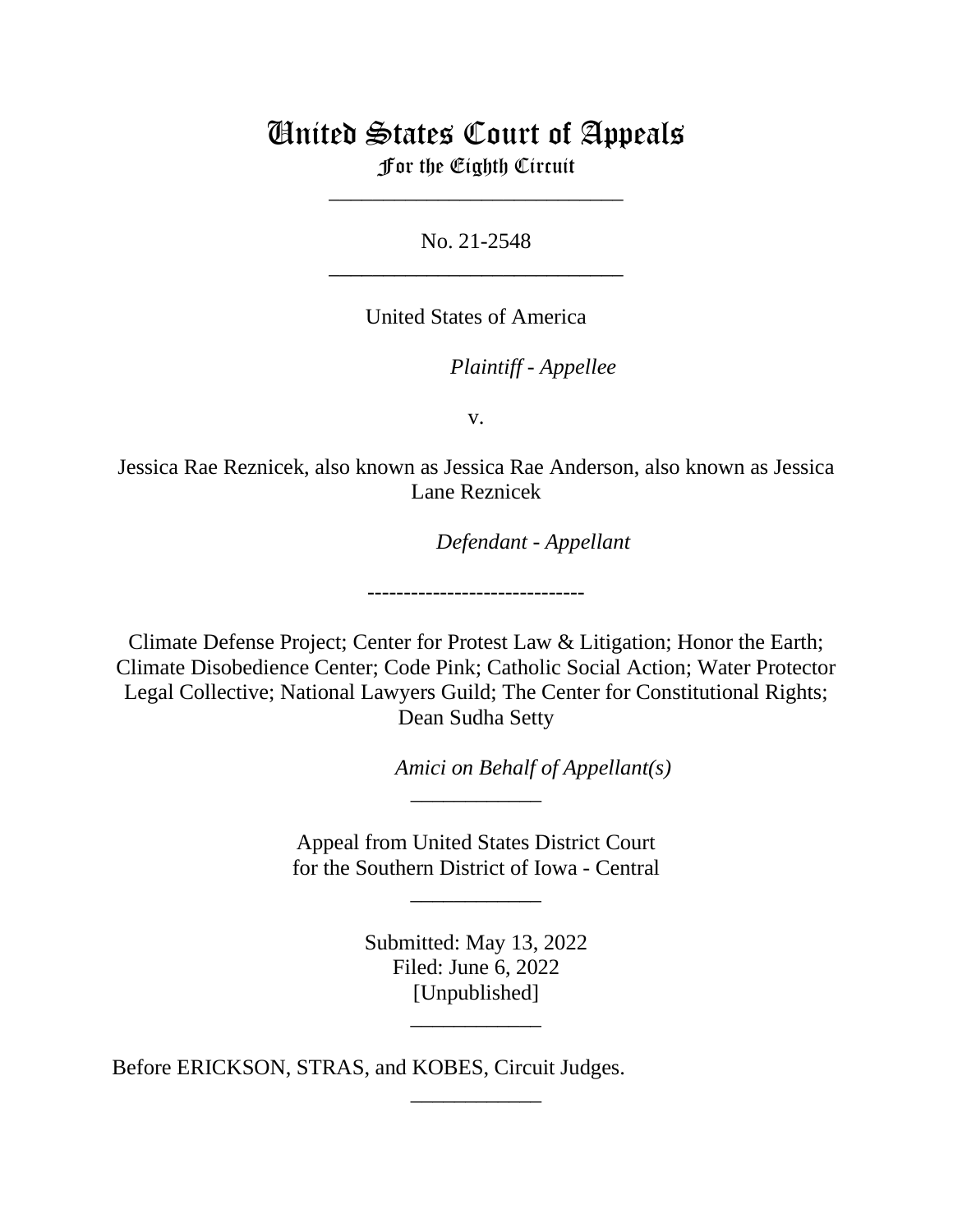## PER CURIAM.

From 2016 to 2017, Jessica Reznicek slowed construction on the Dakota Access Pipeline by committing arson and acts of vandalism, including using a blowtorch to cut holes in the pipeline. She was charged with and pleaded guilty to conspiracy to damage an energy facility, 18 U.S.C. § 1366(a). Over Reznicek's objection, the district court<sup>[1](#page-1-0)</sup> applied a terrorism enhancement under U.S.S.G. § 3A1.4 that increased her Guidelines range from 37–46 months to 210–240 months. It then varied downward and sentenced her to 96 months in prison and 3 years of supervised release. Reznicek appeals, arguing that the district court erred by applying the terrorism enhancement and that it imposed a substantively unreasonable sentence. We affirm.

Reznicek first argues that the district court erred by enhancing her Guidelines range under § 3A1.4, which applies "[i]f the offense is a felony that involved, or was intended to promote, a federal crime of terrorism." Certain offenses, including violations of § 1366(a), qualify as federal crimes of terrorism if they are "calculated to influence or affect the conduct of government by intimidation or coercion, or to retaliate against government conduct." 18 U.S.C. § 2332b(g)(5)(A). Reznicek argues that the enhancement should not have applied because her actions were directed at a private company, rather than the government.

 Even if that is right, any error was harmless. The district court expressly stated that its sentence "would be the same sentence imposed if the Court did not apply the terrorism adjustment." Where a district court makes clear that it would have imposed the same sentence even if an enhancement did not apply, any error in applying the enhancement is harmless. See United States v. Sanchez-Martinez, 633 F.3d 658, 660–61 (8th Cir. 2011) (holding that error in applying sentencing

<span id="page-1-0"></span><sup>&</sup>lt;sup>1</sup>The Honorable Rebecca Goodgame Ebinger, United States District Judge for the Southern District of Iowa.